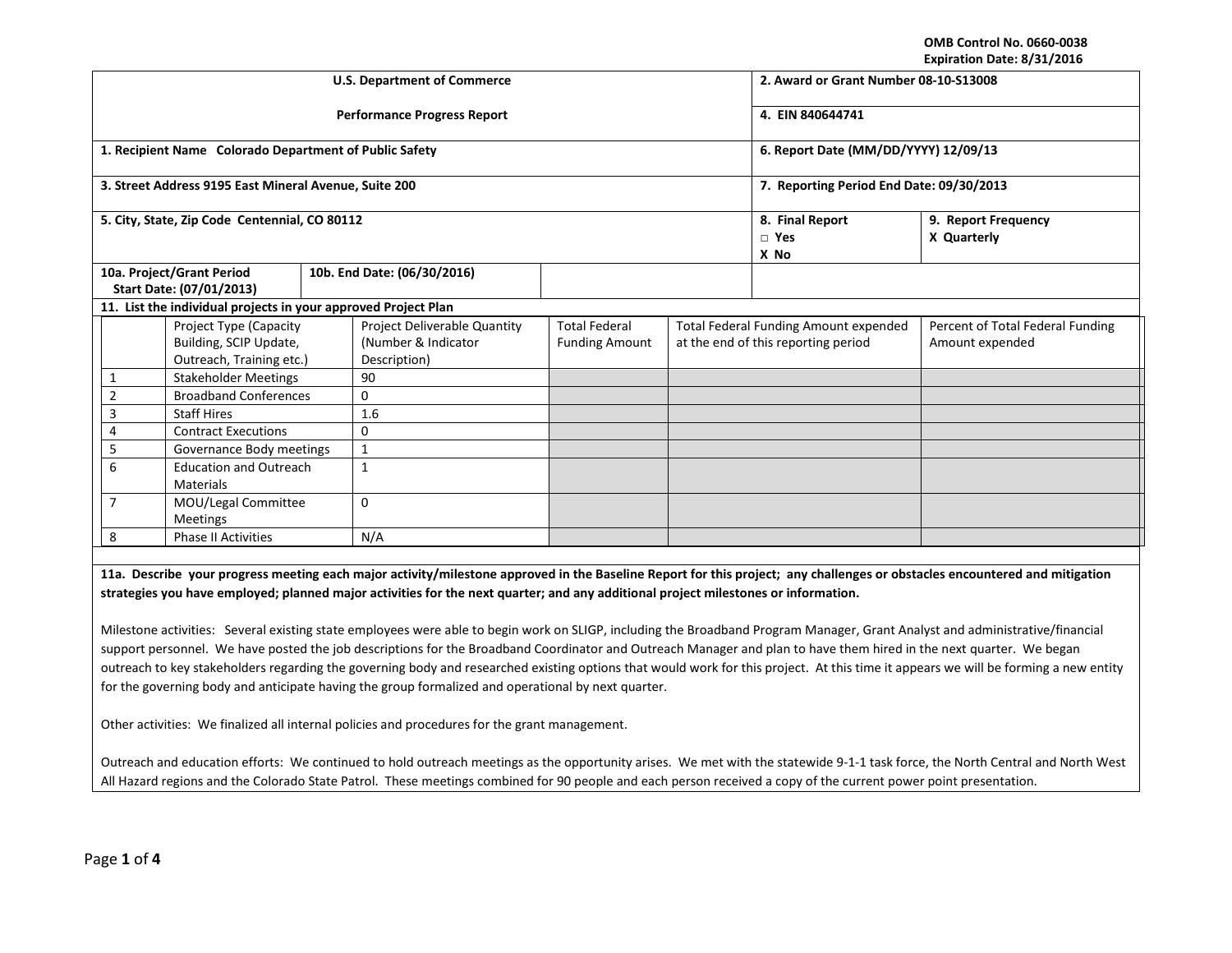**11b. If the project team anticipates requesting any changes to the approved Baseline Report in the next quarter, describe those below. Note that any substantive changes to the Baseline Report must be approved by the Department of Commerce before implementation.** 

We do not anticipate any changes for next quarter.

**11c. Provide any other information that would be useful to NTIA as it assesses this project's progress.** 

Most of our work this quarter focused on transitioning existing staff onto the SLIGP project team and completing administrative activities (signing the CD-450, completing the Baseline/Expenditure Plan, reviewing financial processes with our state financial team). We were able to plan for several activities, which will be executed in the next quarter.

While 1.6 staff has begun to be involved with SLIGP, we decide not to show in expenses for Personnel and Fringe Benefits for the first quarter while staff was getting familiar with the project. We will have expenses for these two categories in the second quarter.

**11d. Describe any success stories or best practices you have identified. Please be as specific as possible.**

We scheduled a budget meeting with our grants team so SLIGP team members could learn about processes for procuring services, processing invoices, and managing the SLIGP budget. The financial team was able to tell us about tools they had that we did not know about. Those tools will make it easier for us to manage our budget and keep accurate financial records. Initial outreach to key stakeholders in regard to the governing body has been positive and all stakeholders understand the importance of the project.

**12. Personnel** 

**12a. If the project is not fully staffed, describe how any lack of staffing may impact the project's time line and when the project will be fully staffed.**

We anticipate having all SLIGP staff hired by Q2, as projected in our Baseline/Expenditure Plan. We don't anticipate any changes to the project's timeline.

## **12b. Staffing Table**

| Job Title                            | FTE %                                                                  | <b>Project(s) Assigned</b>                                                    | Change                  |
|--------------------------------------|------------------------------------------------------------------------|-------------------------------------------------------------------------------|-------------------------|
| <b>Broadband Coordinator</b>         |                                                                        | Provide oversight of all SLIGP project activities                             | In the process of being |
|                                      |                                                                        |                                                                               | hired                   |
| <b>Outreach Coordinator</b>          |                                                                        | Provide support for SLIGP outreach activities                                 | In the process of being |
|                                      |                                                                        |                                                                               | hired                   |
| Grant Program Manager                | Provide support for grant management and reporting requirements<br>0.2 |                                                                               | Started work on SLIGP   |
| 0.2<br><b>Grant Analyst</b>          |                                                                        | Provide support for grant management and reporting requirements               | Started work on SLIGP   |
| 0.2<br><b>Grant Accountant</b>       |                                                                        | Provide support for budget management and reporting requirements              | Started work on SLIGP   |
| <b>Administrative Support</b><br>1.0 |                                                                        | Provide administrative support for grant management, governance meetings, and | Started work on SLIGP   |
|                                      |                                                                        | outreach activities                                                           |                         |
|                                      |                                                                        | Add Row<br>Remove Row                                                         |                         |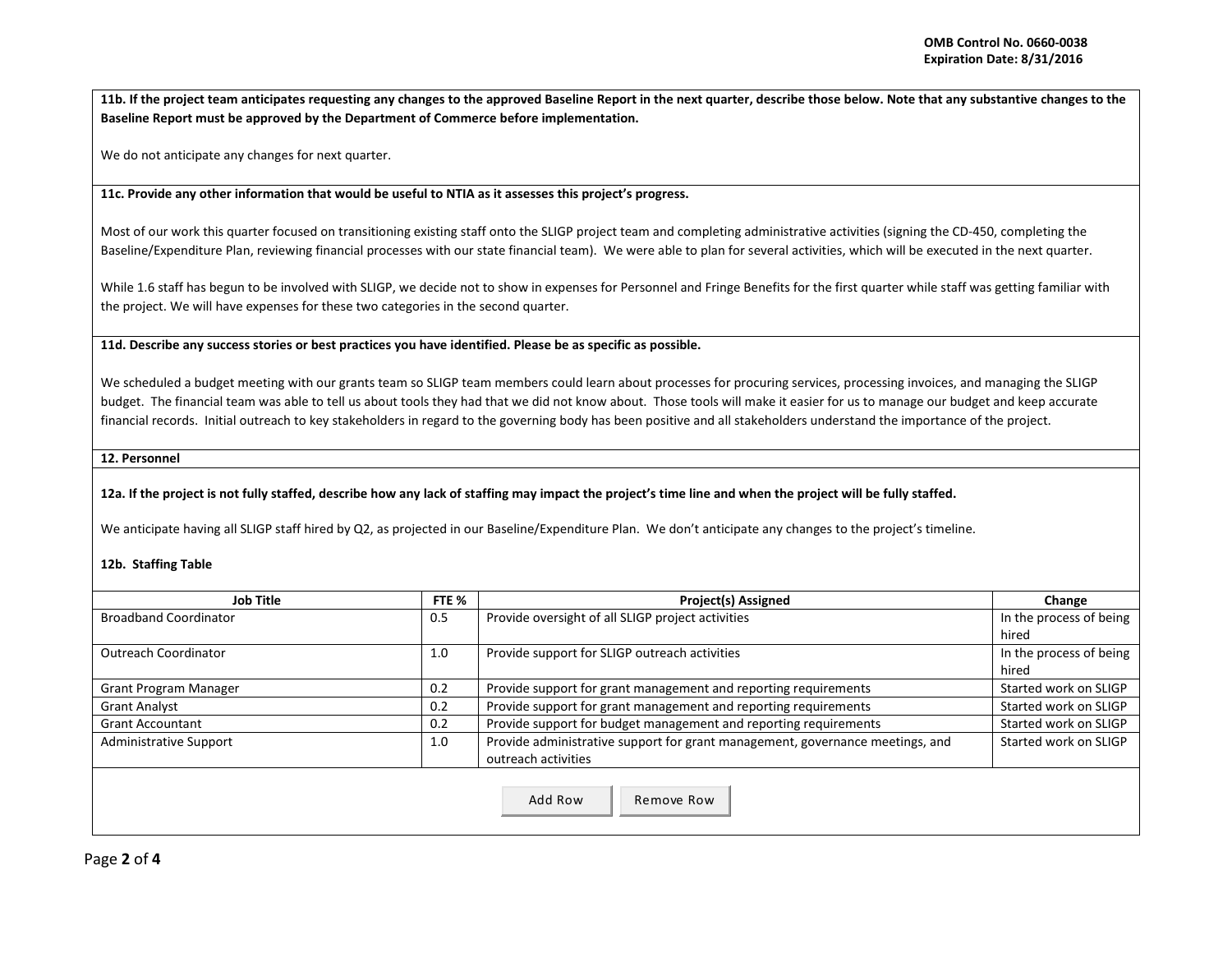| 13. Subcontracts (Vendors and/or Subrecipients) |                                      |                      |                                                                                                               |                            |                               |               |                      |                                                                                                                                       |                                                 |                                                                                                                                                                                      |
|-------------------------------------------------|--------------------------------------|----------------------|---------------------------------------------------------------------------------------------------------------|----------------------------|-------------------------------|---------------|----------------------|---------------------------------------------------------------------------------------------------------------------------------------|-------------------------------------------------|--------------------------------------------------------------------------------------------------------------------------------------------------------------------------------------|
|                                                 |                                      |                      |                                                                                                               |                            |                               |               |                      | 13a. Subcontracts Table - Include all subcontractors. The totals from this table must equal the "Subcontracts Total" in Question 14f. |                                                 |                                                                                                                                                                                      |
| Name                                            | <b>Subcontract Purpose</b>           |                      | Type<br>(Vendor/Subrec.)                                                                                      | RFP/RFQ<br>Issued<br>(Y/N) | Contract<br>Executed<br>(Y/N) | Start<br>Date | End<br>Date          | <b>Total Federal</b><br><b>Funds Allocated</b>                                                                                        | <b>Total Matching</b><br><b>Funds Allocated</b> | Project and % Assigned                                                                                                                                                               |
| TBD                                             | Website development                  |                      | Vendor                                                                                                        | N                          | N                             | TBD           | <b>TBD</b>           | \$208,800                                                                                                                             | \$52,200                                        | N/A                                                                                                                                                                                  |
| TBD                                             | Legal assistance with<br><b>MOUs</b> |                      | Vendor                                                                                                        | N                          | N                             | TBD           | TBD                  | \$58,000                                                                                                                              | \$14,500                                        | N/A                                                                                                                                                                                  |
| TBD                                             | Phase II Support                     |                      | Vendor                                                                                                        | N                          | N                             | <b>TBD</b>    | <b>TBD</b>           | \$1,074,178                                                                                                                           | \$268,544                                       | N/A                                                                                                                                                                                  |
|                                                 |                                      |                      |                                                                                                               |                            |                               |               |                      |                                                                                                                                       |                                                 |                                                                                                                                                                                      |
|                                                 |                                      |                      |                                                                                                               |                            | Add Row                       |               | Remove Row           |                                                                                                                                       |                                                 |                                                                                                                                                                                      |
|                                                 |                                      |                      | 13b. Describe any challenges encountered with vendors and/or subrecipients.                                   |                            |                               |               |                      |                                                                                                                                       |                                                 |                                                                                                                                                                                      |
|                                                 |                                      |                      | None at this time. We anticipate RFP's to begin being issued next quarter.                                    |                            |                               |               |                      |                                                                                                                                       |                                                 |                                                                                                                                                                                      |
| 14. Budget Worksheet                            |                                      |                      |                                                                                                               |                            |                               |               |                      |                                                                                                                                       |                                                 |                                                                                                                                                                                      |
|                                                 |                                      |                      | Columns 2, 3 and 4 must match your current project budget for the entire award, which is the SF-424A on file. |                            |                               |               |                      |                                                                                                                                       |                                                 |                                                                                                                                                                                      |
|                                                 |                                      |                      | Only list matching funds that the Department of Commerce has already approved.                                |                            |                               |               |                      |                                                                                                                                       |                                                 |                                                                                                                                                                                      |
|                                                 |                                      | <b>Federal Funds</b> | <b>Approved Matching</b>                                                                                      |                            | <b>Total Budget</b>           |               | <b>Federal Funds</b> | <b>Approved Matching Funds</b>                                                                                                        |                                                 | Total Funds Expended (7)                                                                                                                                                             |
| Project Budget Element (1)                      |                                      | Awarded (2)          | Funds (3)                                                                                                     |                            | (4)                           |               | Expended (5)         | Expended (6)                                                                                                                          |                                                 |                                                                                                                                                                                      |
| a. Personnel Salaries                           |                                      | \$504,338            |                                                                                                               | \$126,085                  | \$630,423                     |               | \$0                  | \$0                                                                                                                                   |                                                 | \$0                                                                                                                                                                                  |
| b. Personnel Fringe Benefits                    |                                      | \$126,085            |                                                                                                               | \$31,521                   | \$157,606                     |               | \$0                  | \$0                                                                                                                                   |                                                 | $\overline{\xi_0}$                                                                                                                                                                   |
| c. Travel                                       |                                      | \$304,064            |                                                                                                               | \$76,016                   | \$380,080                     |               | \$0                  | $\overline{\xi_0}$                                                                                                                    |                                                 | $\overline{\xi_0}$                                                                                                                                                                   |
| d. Equipment                                    |                                      | \$0                  |                                                                                                               | \$0                        | \$0                           |               | \$0                  | \$0                                                                                                                                   |                                                 | \$0                                                                                                                                                                                  |
| e. Materials/Supplies                           |                                      | \$91,444             |                                                                                                               | \$22,861                   | \$114,305                     |               | $\overline{\xi_0}$   | $\overline{\xi}$                                                                                                                      |                                                 | \$0                                                                                                                                                                                  |
| f. Subcontracts Total                           |                                      | \$266,800            |                                                                                                               | \$66,700                   | \$333,500                     |               | \$0                  | \$0                                                                                                                                   |                                                 | \$0                                                                                                                                                                                  |
| g. Other (not including<br>Phase II funds)      |                                      | \$134,080            |                                                                                                               | \$33,520                   | \$167,600                     |               | \$0                  | \$0                                                                                                                                   |                                                 | \$0                                                                                                                                                                                  |
| Other - Phase II Funds                          |                                      | \$1,074,178          |                                                                                                               | \$268,544                  | 1,342,722                     |               | \$0                  | \$0                                                                                                                                   |                                                 | \$0                                                                                                                                                                                  |
| h. Total Costs                                  |                                      |                      |                                                                                                               | \$625,247                  | \$3,126,236                   |               | \$0                  | $\overline{\xi_0}$                                                                                                                    |                                                 | \$0                                                                                                                                                                                  |
| \$2,500,989<br>i. % of Total<br>80%             |                                      |                      | 20%                                                                                                           | 100%                       |                               | 0%            | 0%                   |                                                                                                                                       | 0%                                              |                                                                                                                                                                                      |
|                                                 |                                      |                      |                                                                                                               |                            |                               |               |                      |                                                                                                                                       |                                                 | 15. Certification: I certify to the best of my knowledge and belief that this report is correct and complete for performance of activities for the purpose(s) set forth in the award |
|                                                 |                                      |                      |                                                                                                               |                            |                               |               |                      |                                                                                                                                       |                                                 |                                                                                                                                                                                      |

**documents.**